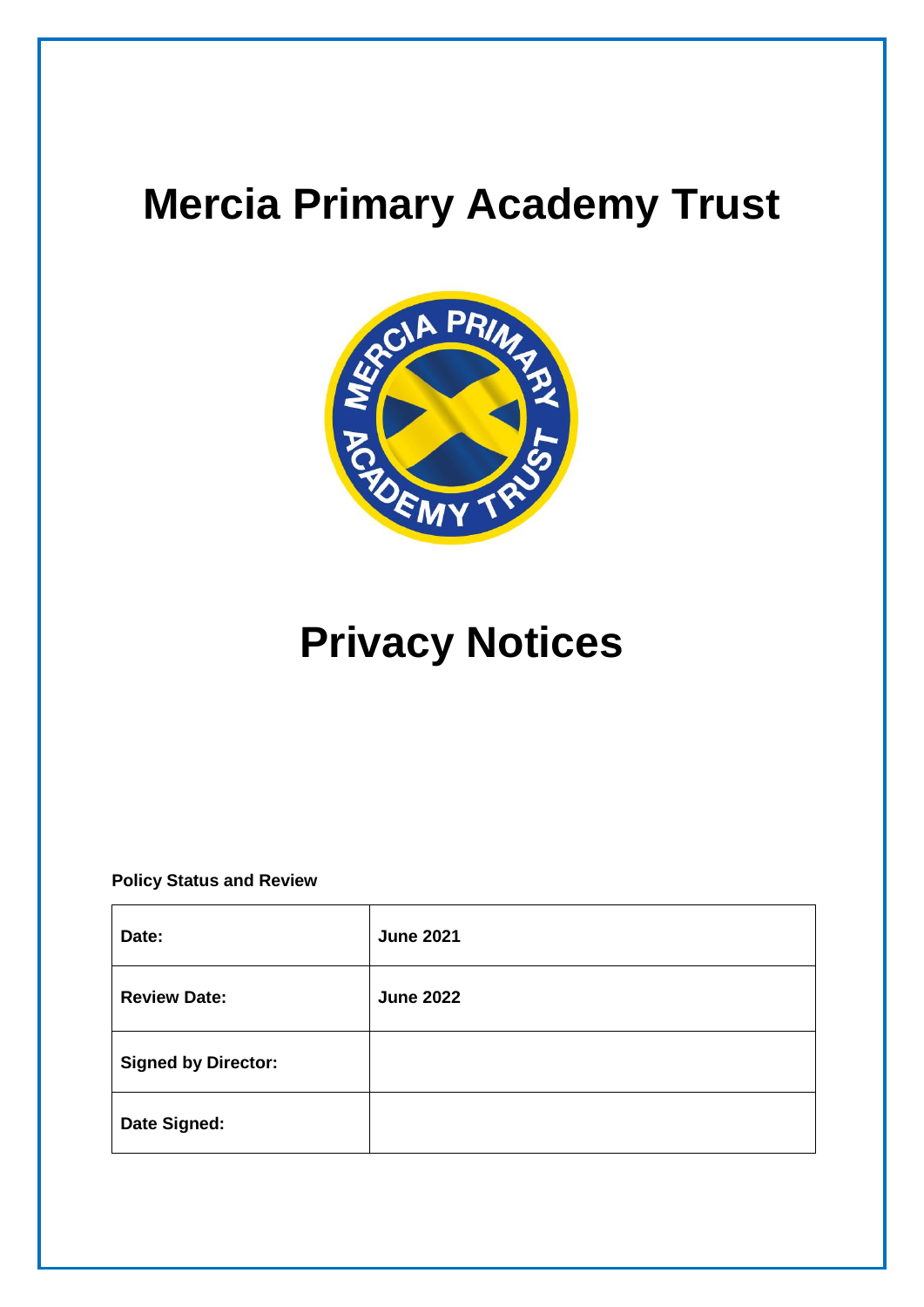#### **1. Privacy notice for parents/carers**

Under data protection law, individuals have a right to be informed about how the school uses any personal data that we hold about them. We comply with this right by providing 'privacy notices' (sometimes called 'fair processing notices') to individuals where we are processing their personal data.

This privacy notice explains how we collect, store and use personal data about **pupils**.

We, Flax Hill Junior Academy (part of Mercia Primary Academy Trust), are the 'data controller' for the purposes of data protection law.

Our data protection officer is: **Craig Stilwell** (see 'Contact us' below).

#### **The personal data we hold**

Personal data that we may collect, use, store and share (when appropriate) about pupils includes, but is not restricted to:

- Contact details, contact preferences, date of birth, identification documents
- Results of internal assessments and externally set tests
- Pupil and curricular records
- Characteristics, such as ethnic background, eligibility for free school meals, or special educational needs
- Exclusion information
- Details of any medical conditions, including physical and mental health
- Attendance information
- Safeguarding information
- Details of any support received, including care packages, plans and support providers
- Photographs
- CCTV images captured in school

We may also hold data about pupils that we have received from other organisations, including other schools, local authorities and the Department for Education.

#### **Why we use this data**

We use this data to:

- Support pupil learning
- Monitor and report on pupil progress
- Provide appropriate pastoral care
- Protect pupil welfare
- Assess the quality of our services
- Administer admissions waiting lists (for those schools in the trust that use them)
- Carry out research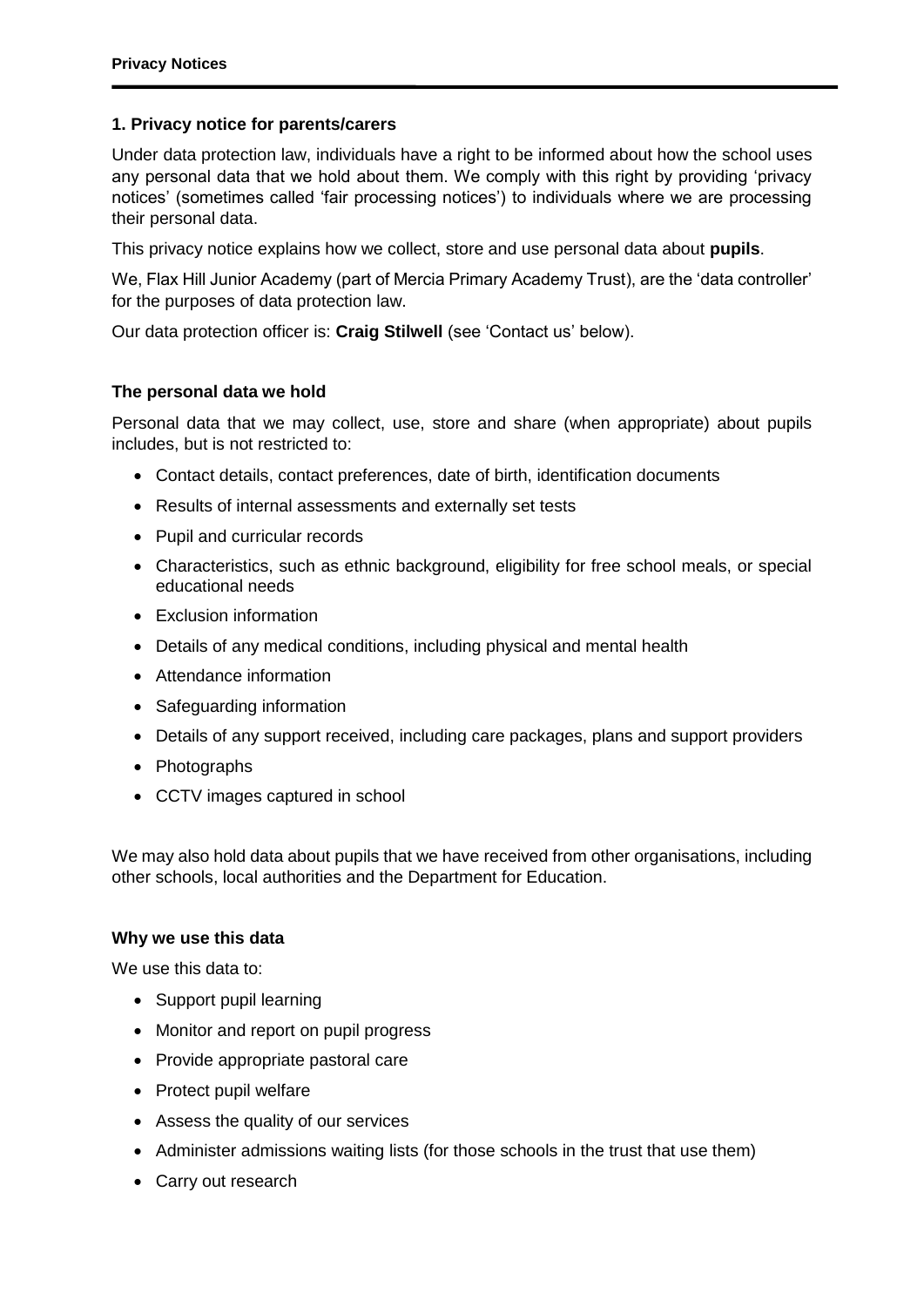• Comply with the law regarding data sharing

## **Our legal basis for using this data**

We only collect and use pupils' personal data when the law allows us to. Most commonly, we process it where:

- We need to comply with a legal obligation
- We need it to perform an official task in the public interest

Less commonly, we may also process pupils' personal data in situations where:

- We have obtained consent to use it in a certain way
- We need to protect the individual's vital interests (or someone else's interests)

Where we have obtained consent to use pupils' personal data, this consent can be withdrawn at any time. We will make this clear when we ask for consent, and explain how consent can be withdrawn.

Some of the reasons listed above for collecting and using pupils' personal data overlap, and there may be several grounds which justify our use of this data.

# **Collecting this information**

While the majority of information we collect about pupils is mandatory, there is some information that can be provided voluntarily.

Whenever we seek to collect information from you or your child, we make it clear whether providing it is mandatory or optional. If it is mandatory, we will explain the possible consequences of not complying.

## **How we store this data**

We keep personal information about pupils while they are attending our school. We may also keep it beyond their attendance at our school if this is necessary in order to comply with our legal obligations. Our Records Management Policy which incorporates *[Information and](http://irms.org.uk/?page=schoolstoolkit&terms=%22toolkit+and+schools%22)  [Records Management Society's toolkit for schools](http://irms.org.uk/?page=schoolstoolkit&terms=%22toolkit+and+schools%22)* , sets out how long we keep information about pupils. A copy of this can be viewed on the school website.

## **Data sharing**

We do not share information about pupils with any third party without consent unless the law and our policies allow us to do so.

Where it is legally required or necessary (and it complies with data protection law), we may share personal information about pupils with:

- *Our local authority – to meet our legal obligations to share certain information with it, such as safeguarding concerns and exclusions*
- *The Department for Education - to meet our legal obligations to share certain information with it, such as school census*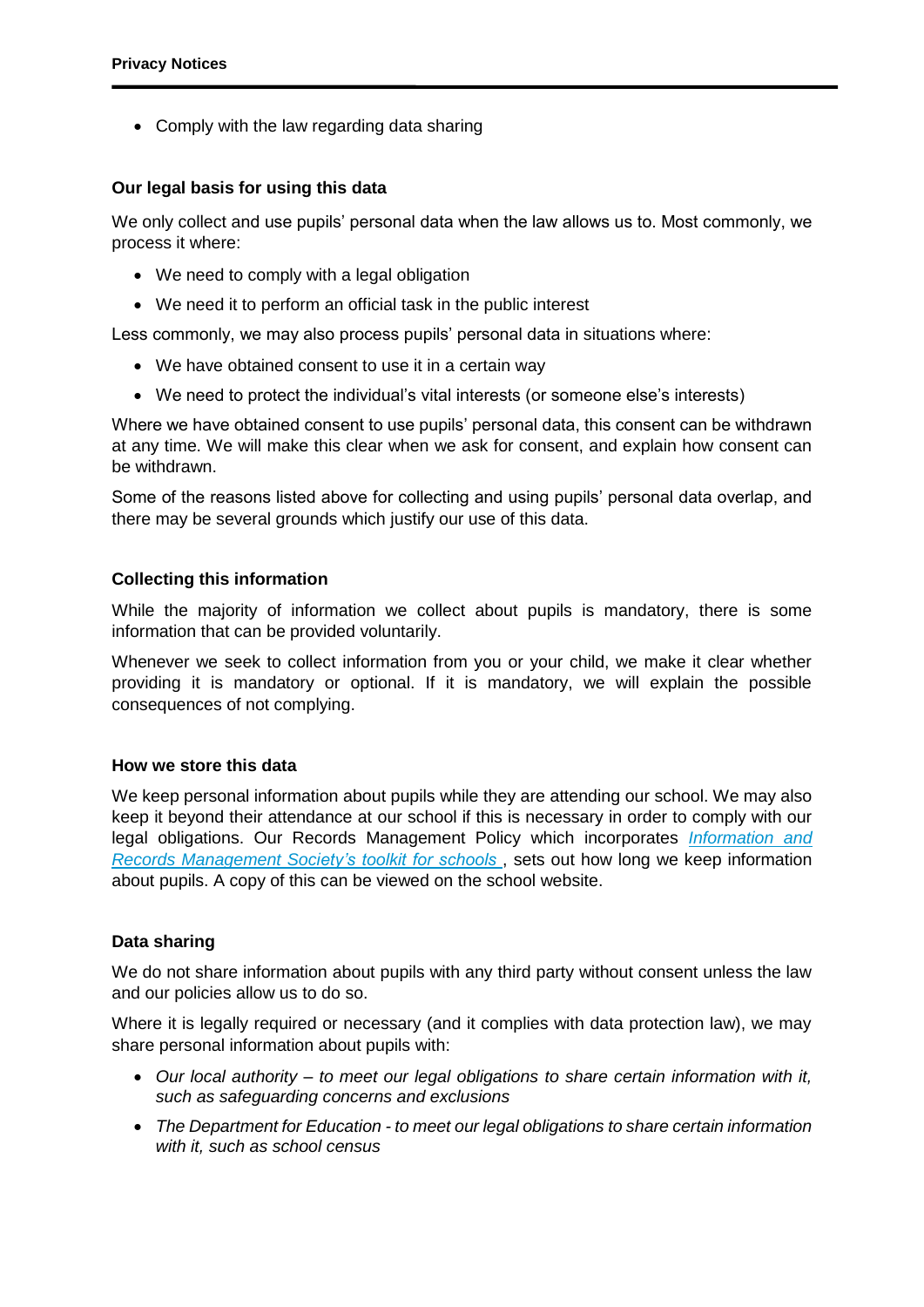- *The pupil's family and representatives – to meet our statutory legal obligations to share information, such as school reports*
- *Educators and examining bodies - to meet our legal obligations to share certain information with it, such as standards and teaching agency for end of KS assessments (SATs)*
- *Our regulator*  to perform an official task in the public interest e.g. Ofsted.
- *Suppliers and service providers – to enable them to provide the service we have contracted them for, Music Service Level Agreement*
- *Financial organisations - to enable them to provide the service we have contracted them for, such as ParentPay*
- *Our auditors -* to perform an official task in the public interest, financial regularity.
- *Survey and research organisations - to enable them to provide the service we have contracted them for, such as Bikeability, Modeshift Superstars*
- *Health and social welfare organisations - to meet our legal obligations to share certain information with it, such as safeguarding*
- *Professional advisers and consultants - to enable them to provide the service we have contracted them for, Educational psychologist, Autism Outreach Team, SENS team*
- *Charities and voluntary organisations - to enable them to provide the service we have contracted them for, XLM mentoring*
- *Police forces, courts, tribunals - to meet our legal obligations to share certain information with it, such as safeguarding*
- *Professional bodies - to enable them to provide the service we have contracted them for, such as legal services*

#### **National Pupil Database**

We are required to provide information about pupils to the Department for Education as part of statutory data collections such as the school census *(and early years' census for Lark Hall Infant and Nursery School and Lakeside Primary School.*

Some of this information is then stored in the [National Pupil Database](https://www.gov.uk/government/publications/national-pupil-database-user-guide-and-supporting-information) (NPD), which is owned and managed by the Department and provides evidence on school performance to inform research.

The database is held electronically so it can easily be turned into statistics. The information is securely collected from a range of sources including schools, local authorities and exam boards.

The Department for Education may share information from the NPD with other organisations which promote children's education or wellbeing in England. Such organisations must agree to strict terms and conditions about how they will use the data.

For more information, see the Department's webpage on [how it collects and shares research](https://www.gov.uk/data-protection-how-we-collect-and-share-research-data)  [data.](https://www.gov.uk/data-protection-how-we-collect-and-share-research-data)

You can also [contact the Department for Education](https://www.gov.uk/contact-dfe) with any further questions about the NPD.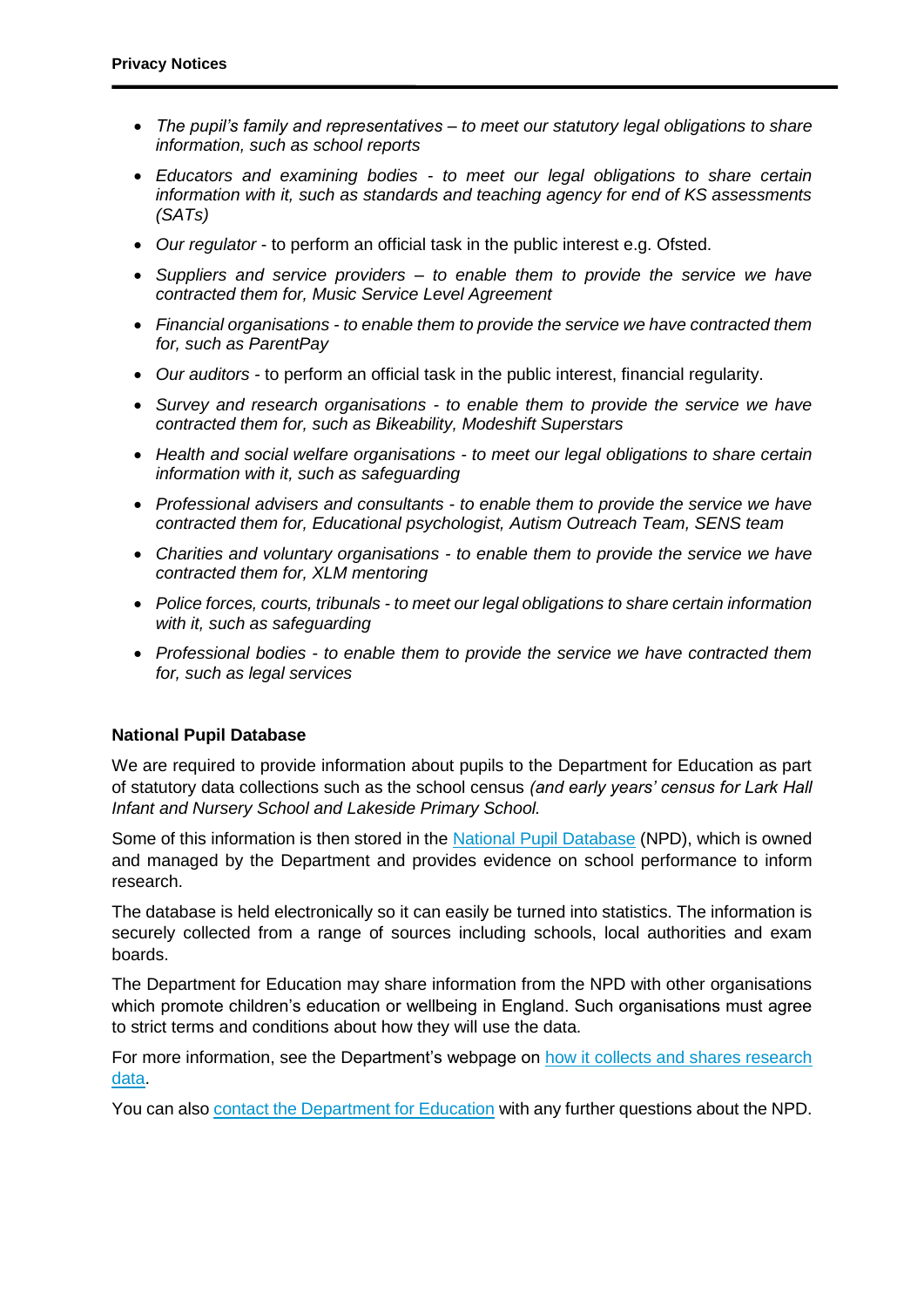#### **Transferring data internationally**

Where we transfer personal data to a country or territory outside the European Economic Area, we will do so in accordance with data protection law.

#### **Parents and pupils' rights regarding personal data**

Individuals have a right to make a **'subject access request'** to gain access to personal information that the school holds about them.

Parents/carers can make a request with respect to their child's data where the child is not considered mature enough to understand their rights over their own data (usually under the age of 12), or where the child has provided consent.

Parents also have the right to make a subject access request with respect to any personal data the school holds about them.

If you make a subject access request, and if we do hold information about you or your child, we will:

- Give you a description of it
- Tell you why we are holding and processing it, and how long we will keep it for
- Explain where we got it from, if not from you or your child
- Tell you who it has been, or will be, shared with
- Let you know whether any automated decision-making is being applied to the data, and any consequences of this
- Give you a copy of the information in an intelligible form

Individuals also have the right for their personal information to be transmitted electronically to another organisation in certain circumstances.

If you would like to make a request, please contact our data protection officer.

Parents/carers may request access to their child's **educational record**. To request access, please make a formal written request via the school office manager, stating you would like access to your child's educational record.

## **Other rights**

Under data protection law, individuals have certain rights regarding how their personal data is used and kept safe, including the right to:

- Object to the use of personal data if it would cause, or is causing, damage or distress
- Prevent it being used to send direct marketing
- Object to decisions being taken by automated means (by a computer or machine, rather than by a person)
- In certain circumstances, have inaccurate personal data corrected, deleted or destroyed, or restrict processing
- Claim compensation for damages caused by a breach of the data protection regulations

To exercise any of these rights, please contact our data protection officer.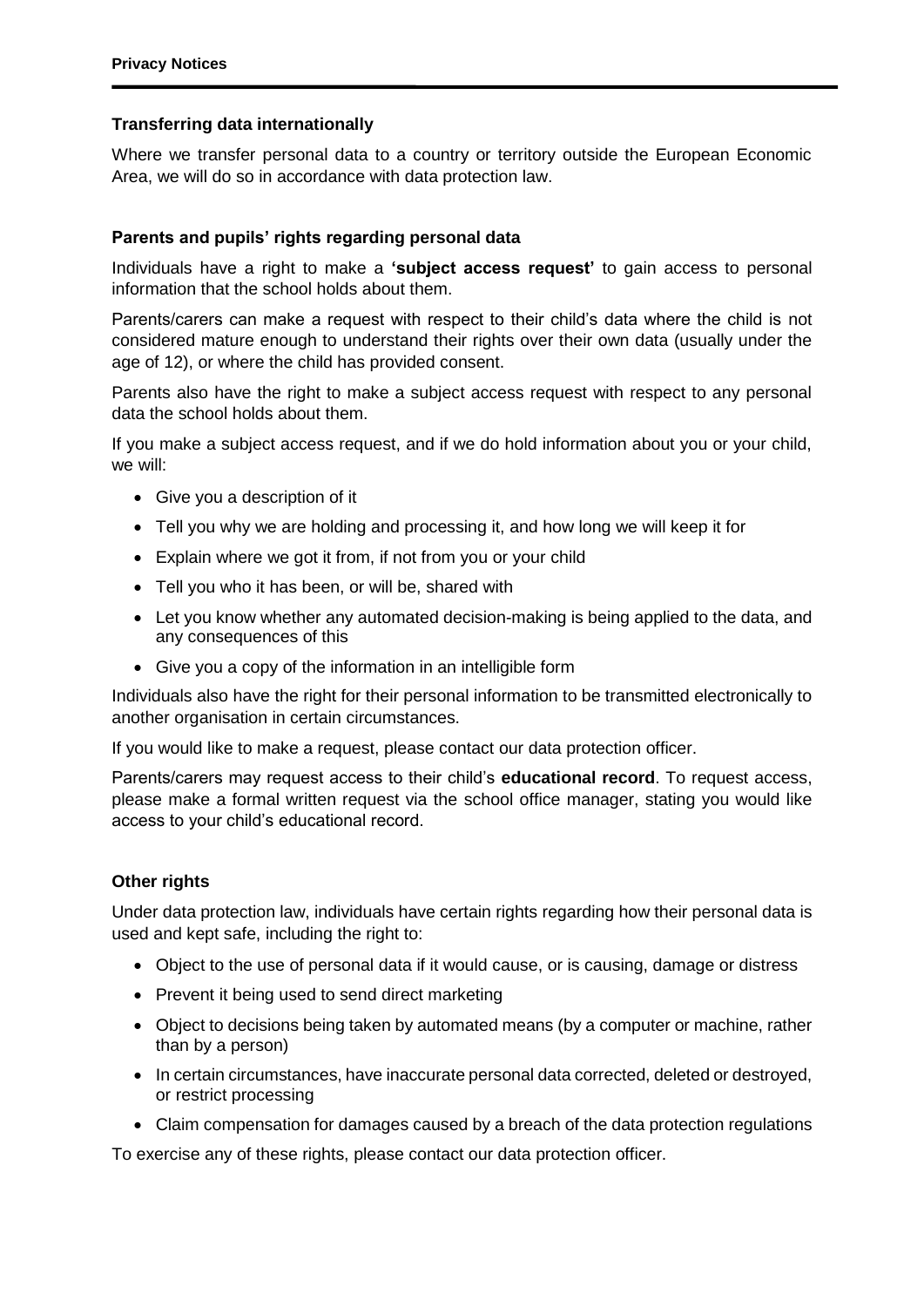# **Complaints**

We take any complaints about our collection and use of personal information very seriously.

If you think that our collection or use of personal information is unfair, misleading or inappropriate, or have any other concern about our data processing, please raise this with us in the first instance.

To make a complaint, please contact our data protection officer.

Alternatively, you can make a complaint to the Information Commissioner's Office:

- Report a concern online at<https://ico.org.uk/concerns/>
- Call 0303 123 1113
- Or write to: Information Commissioner's Office, Wycliffe House, Water Lane, Wilmslow, Cheshire, SK9 5AF

## **Contact us**

If you have any questions, concerns or would like more information about anything mentioned in this privacy notice, please contact our **data protection officer**:

Judicium Consulting Ltd

**Address**: 72 Cannon Street, London, EC4N 6AE

**Email**: [dataservices@judicium.com](mailto:dataservices@judicium.com)

**Web**: [www.judiciumeducation.co.uk](http://www.judiciumeducation.co.uk/)

**Telephone**: 020 7748 2692 / 0203 326 9174

*This notice is based on the [Department for Education's model privacy notice](https://www.gov.uk/government/publications/data-protection-and-privacy-privacy-notices) for pupils, amended for parents and to reflect the way we use data in this school.*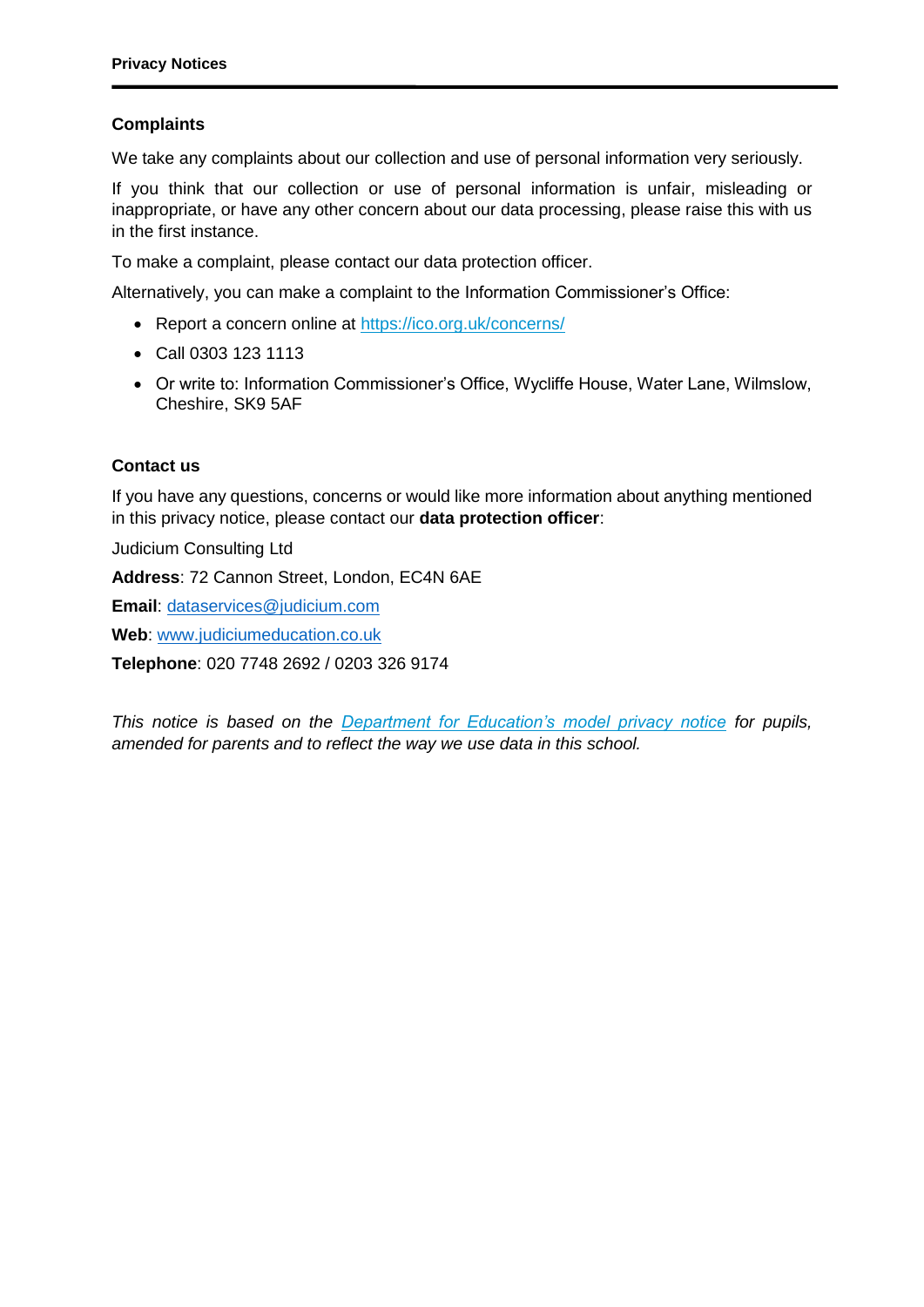## **2. Privacy notice for pupils**

You have a legal right to be informed about how our school uses any personal information that we hold about you. To obey with this, we provide a 'privacy notice' to you where we are processing your personal data.

This privacy notice explains how we collect, store and use personal data about you.

We, Flax Hill Junior Academy (part of Mercia Primary Academy Trust), are the 'data controller' for the purposes of data protection law.

Our data protection officer is: **Judicium Consulting Limited** (see 'Contact us' below).

## **The personal data we hold**

We hold some personal information about you to make sure we can help you learn and look after you at school.

For the same reasons, we get information about you from some other places too – like other schools, the local council and the government.

This information includes:

- Your contact details
- Your test results
- Your attendance records
- Your characteristics, like your ethnic background, religious beliefs or any special educational needs
- Any medical conditions you have
- Details of any behaviour issues or exclusions
- Photographs
- CCTV images

#### **Why we use this data**

We use this data to help run the school, including to:

- Get in touch with you and your parents when we need to
- Check how you're doing in exams and work out whether you or your teachers need any extra help
- Track how well the school as a whole is performing
- Look after your wellbeing

#### **Our legal basis for using this data**

We will only collect and use your information when the law allows us to. Most often, we will use your information where:

We need to obey the law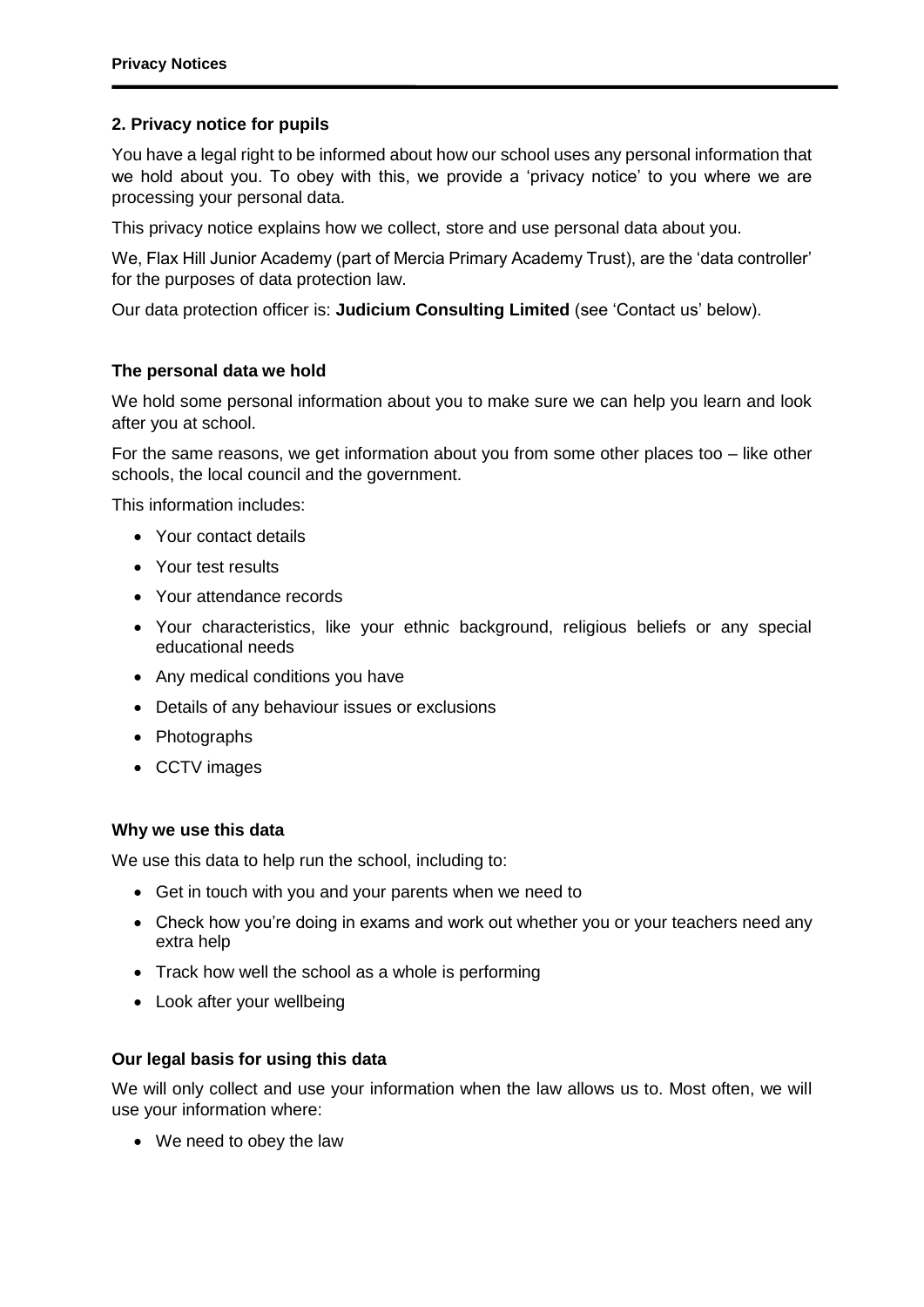We need to use it to carry out a task in the public interest (in order to provide you with an education)

Sometimes, we may also use your personal information where:

- You, or your parents/carers have given us permission to use it in a certain way
- We need to protect your interests (or someone else's interest)

Where we have got permission to use your data, your parents/carers may withdraw this at any time. We will make this clear when we ask for permission, and explain how to go about withdrawing consent.

Some of the reasons listed above for collecting and using your information overlap, and there may be several grounds which mean we can use your data.

#### **Collecting this information**

While in most cases your parents/carers must provide the personal information we need to collect, there are some occasions when they can choose whether or not to provide the data.

We will always tell them if it's optional. If they must provide the data, we will explain what might happen if they don't.

#### **How we store this data**

We will keep personal information about you while you are a pupil at our school. We may also keep it after you have left the school, where we are required to by law.

We have a Records Management Policy which incorporates *[Information and Records](http://irms.org.uk/?page=schoolstoolkit&terms=%22toolkit+and+schools%22)  [Management Society's toolkit for schools](http://irms.org.uk/?page=schoolstoolkit&terms=%22toolkit+and+schools%22)* and sets out how long we must keep information about pupils. A copy of this can be viewed on the school website.

#### **Data sharing**

We do not share personal information about you with anyone outside the school without permission from your parents/carers, unless the law and our policies allow us to do so.

Where it is legally required, or necessary for another reason allowed under data protection law, we may share personal information about you with:

- *Our local authority – to meet our legal obligations to share certain information with it, such as safeguarding concerns and exclusions*
- *The Department for Education - to meet our legal obligations to share certain information with it, such as school census*
- *The pupil's family and representatives – to meet our statutory legal obligations to share information, such as school reports*
- *Educators and examining bodies - to meet our legal obligations to share certain information with it, such as standards and teaching agency for end of KS assessments (SATs)*
- *Our regulator*  to perform an official task in the public interest e.g. Ofsted.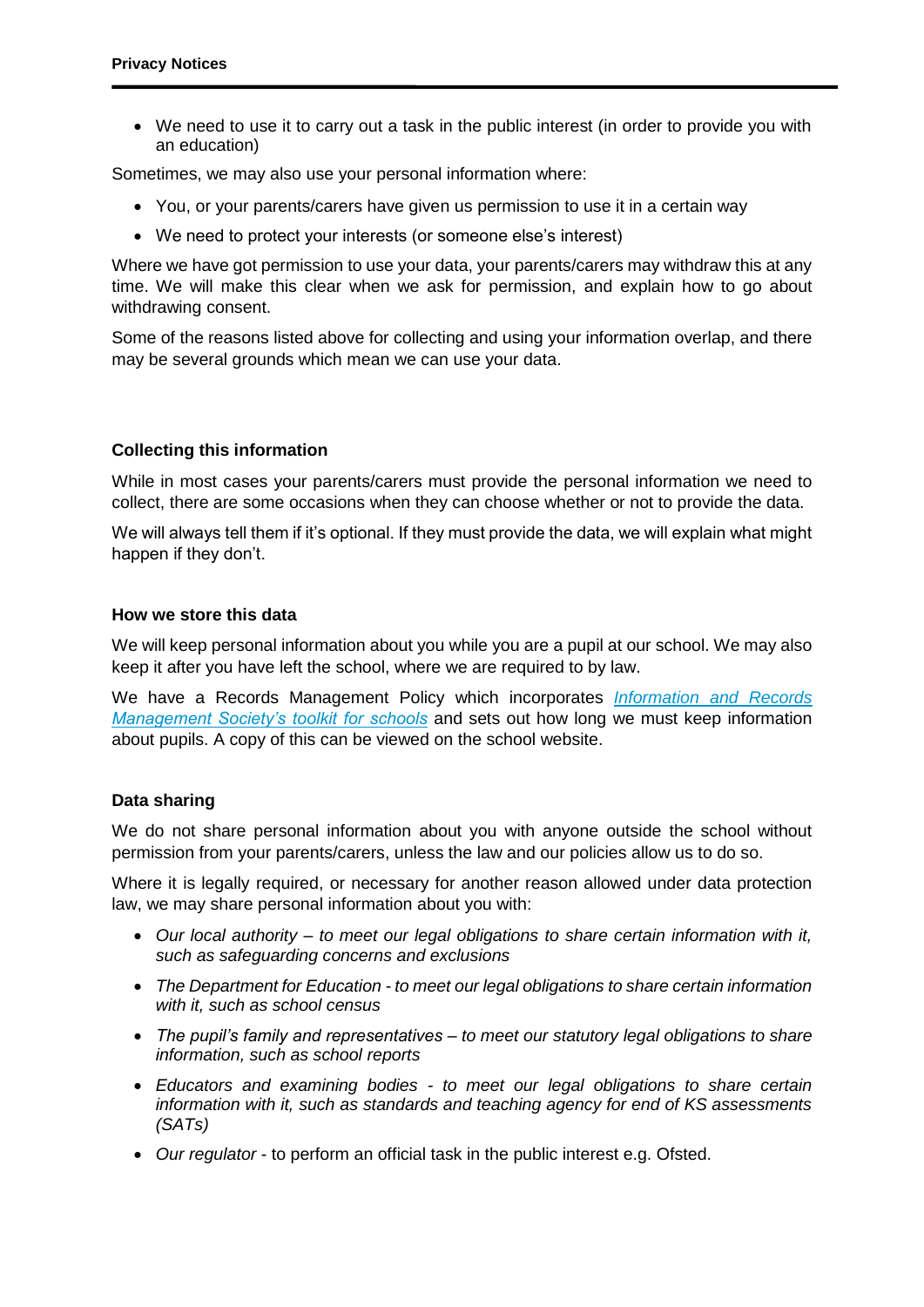- *Suppliers and service providers – to enable them to provide the service we have contracted them for, Music Service Level Agreement*
- *Financial organisations - to enable them to provide the service we have contracted them for, such as ParentPay*
- *Our auditors -* to perform an official task in the public interest, financial regularity.
- *Survey and research organisations - to enable them to provide the service we have contracted them for, such as Bikeability, Modeshift Superstars*
- *Health and social welfare organisations - to meet our legal obligations to share certain information with it, such as safeguarding*
- *Professional advisers and consultants - to enable them to provide the service we have contracted them for, Educational psychologist, Autism Outreach Team, SENS team*
- *Charities and voluntary organisations - to enable them to provide the service we have contracted them for, XLM mentoring*
- *Police forces, courts, tribunals - to meet our legal obligations to share certain information with it, such as safeguarding*
- *Professional bodies - to enable them to provide the service we have contracted them for, such as legal services*

#### **National Pupil Database**

We are required to provide information about you to the Department for Education (a government department) as part of data collections such as the school census.

Some of this information is then stored in the [National Pupil Database,](https://www.gov.uk/government/publications/national-pupil-database-user-guide-and-supporting-information) which is managed by the Department for Education and provides evidence on how schools are performing. This, in turn, supports research.

The database is held electronically so it can easily be turned into statistics. The information it holds is collected securely from schools, local authorities, exam boards and others.

The Department for Education may share information from the database with other organisations which promote children's education or wellbeing in England. These organisations must agree to strict terms and conditions about how they will use your data.

You can find more information about this on the Department for Education's webpage on how [it collects and shares research data.](https://www.gov.uk/data-protection-how-we-collect-and-share-research-data)

You can also [contact the Department for Education](https://www.gov.uk/contact-dfe) if you have any questions about the database.

## **Transferring data internationally**

Where we share data with an organisation that is based outside the European Economic Area, we will protect your data by following data protection law.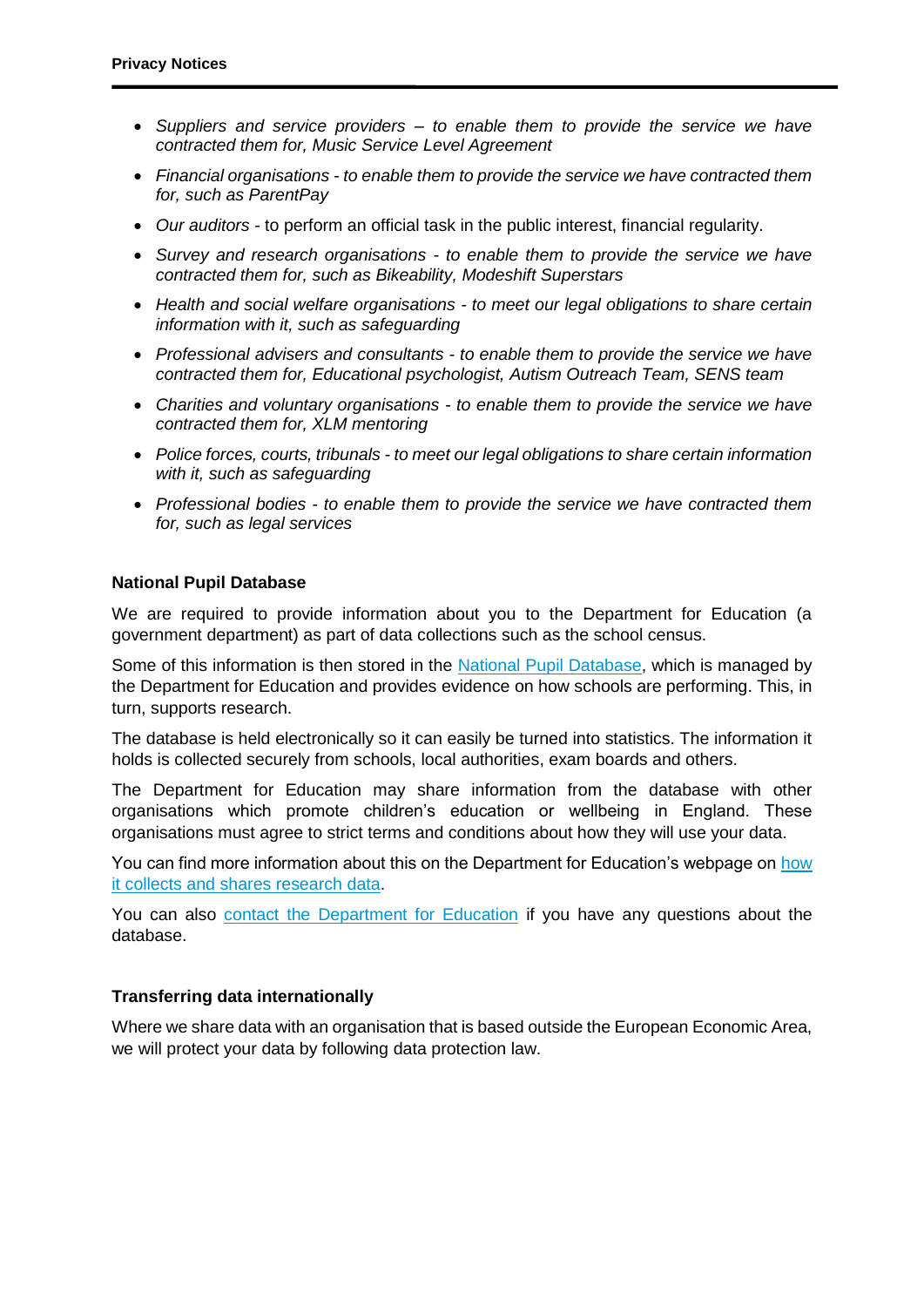# **Your rights**

# **How to access personal information we hold about you**

Your parents/carers can find out if we hold any personal information about you, and how we use it, by making a **'subject access request'**.

If we do hold information about you, we will:

- Provide a description of it
- Tell your parents/carers why we are holding and using it, and how long we will keep it for
- Explain where we got it from, if not from you or your parents/carers
- Tell your parents/carers who it has been, or will be, shared with
- Let your parents/carers know if we are using your data to make any automated decisions (decisions being taken by a computer or machine, rather than by a person)
- Give your parents/carers a copy of the information

You may also ask us to send your personal information to another organisation electronically in certain circumstances.

If you want to make a request, please contact our data protection officer.

# **Your other rights over your data**

Your parents/carers have other rights over how your personal data is used and kept safe, including the right to:

- Say that they don't want it to be used if this would cause, or is causing, harm or distress
- Stop it being used to send them marketing materials
- Say they you don't want it used to make automated decisions (decisions made by a computer or machine, rather than by a person)
- Have it corrected, deleted or destroyed if it is wrong, or restrict our use of it
- Claim compensation if the data protection rules are broken and this harms you in some way

# **Complaints**

We take any complaints about how we collect and use your personal data very seriously, so your parents/carers must let us know if they think we've done something wrong.

They can make a complaint at any time by contacting our data protection officer.

They can also complain to the Information Commissioner's Office in one of the following ways:

- Report a concern online at<https://ico.org.uk/concerns/>
- Call 0303 123 1113
- Or write to: Information Commissioner's Office, Wycliffe House, Water Lane, Wilmslow, Cheshire, SK9 5AF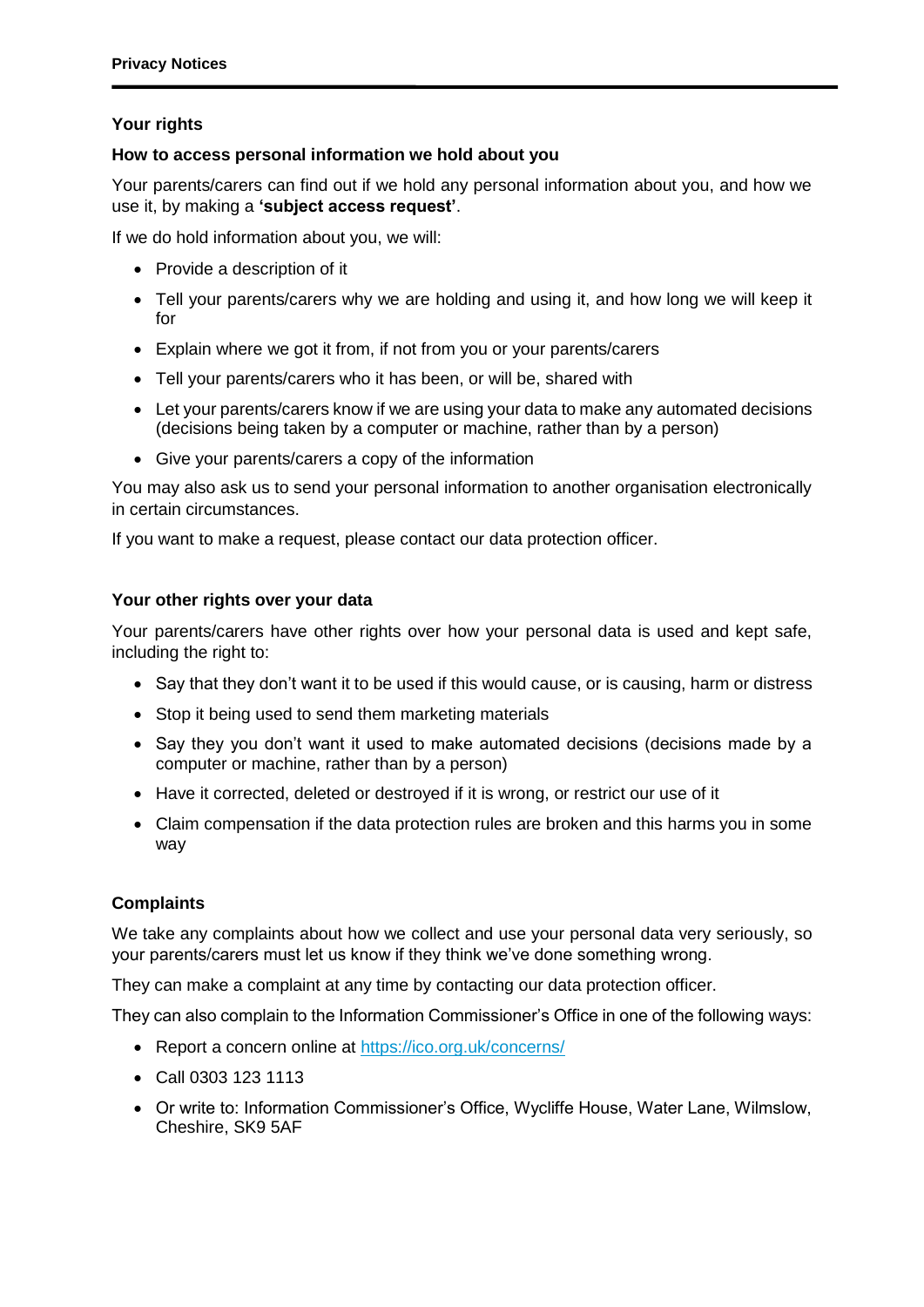## **Contact us**

If your parents/carers have any questions, concerns or would like more information about anything mentioned in this privacy notice, please get them to contact our data protection officer:

Judicium Consulting Ltd

**Address**: 72 Cannon Street, London, EC4N 6AE

**Email**: [dataservices@judicium.com](mailto:dataservices@judicium.com)

**Web**: [www.judiciumeducation.co.uk](http://www.judiciumeducation.co.uk/)

**Telephone:** 020 7748 2692 / 0203 326 9174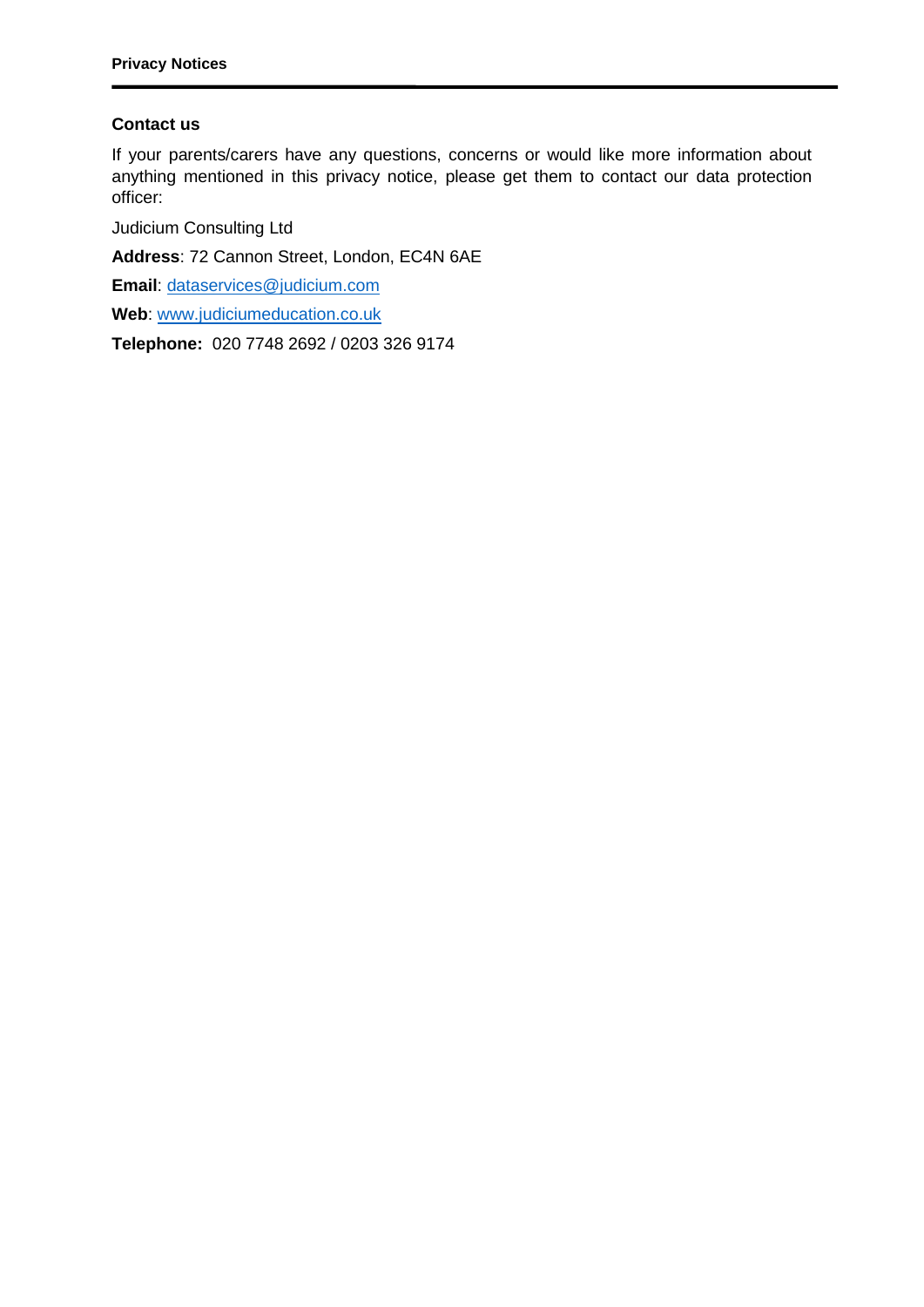## **3. Privacy notice for staff**

Under data protection law, individuals have a right to be informed about how the school uses any personal data that we hold about them. We comply with this right by providing 'privacy notices' (sometimes called 'fair processing notices') to individuals where we are processing their personal data.

This privacy notice explains how we collect, store and use personal data about individuals we employ, or otherwise engage, to work at our school.

We, Flax Hill Junior Academy (part of Mercia Primary Academy Trust), are the 'data controller' for the purposes of data protection law.

Our data protection officer is: **Craig Stilwell** (see 'Contact us' below).

#### **The personal data we hold**

We process data relating to those we employ, or otherwise engage, to work at our school. Personal data that we may collect, use, store and share (when appropriate) about you includes, but is not restricted to:

- Contact details
- Date of birth, marital status and gender
- Next of kin and emergency contact numbers
- Salary, annual leave, pension and benefits information
- Bank account details, payroll records, National Insurance number and tax status information
- Recruitment information, including copies of right to work documentation, references and other information included in a CV or cover letter or as part of the application process
- Qualifications and employment records, including work history, job titles, working hours, training records and professional memberships
- Performance information
- Outcomes of any disciplinary and/or grievance procedures
- Absence data
- Copy of driving licence
- Photographs
- CCTV footage
- Data about your use of the school's information and communications system

We may also collect, store and use information about you that falls into "special categories" of more sensitive personal data. This includes information about (where applicable):

- Race, ethnicity, religious beliefs, sexual orientation and political opinions
- Trade union membership
- Health, including any medical conditions, and sickness records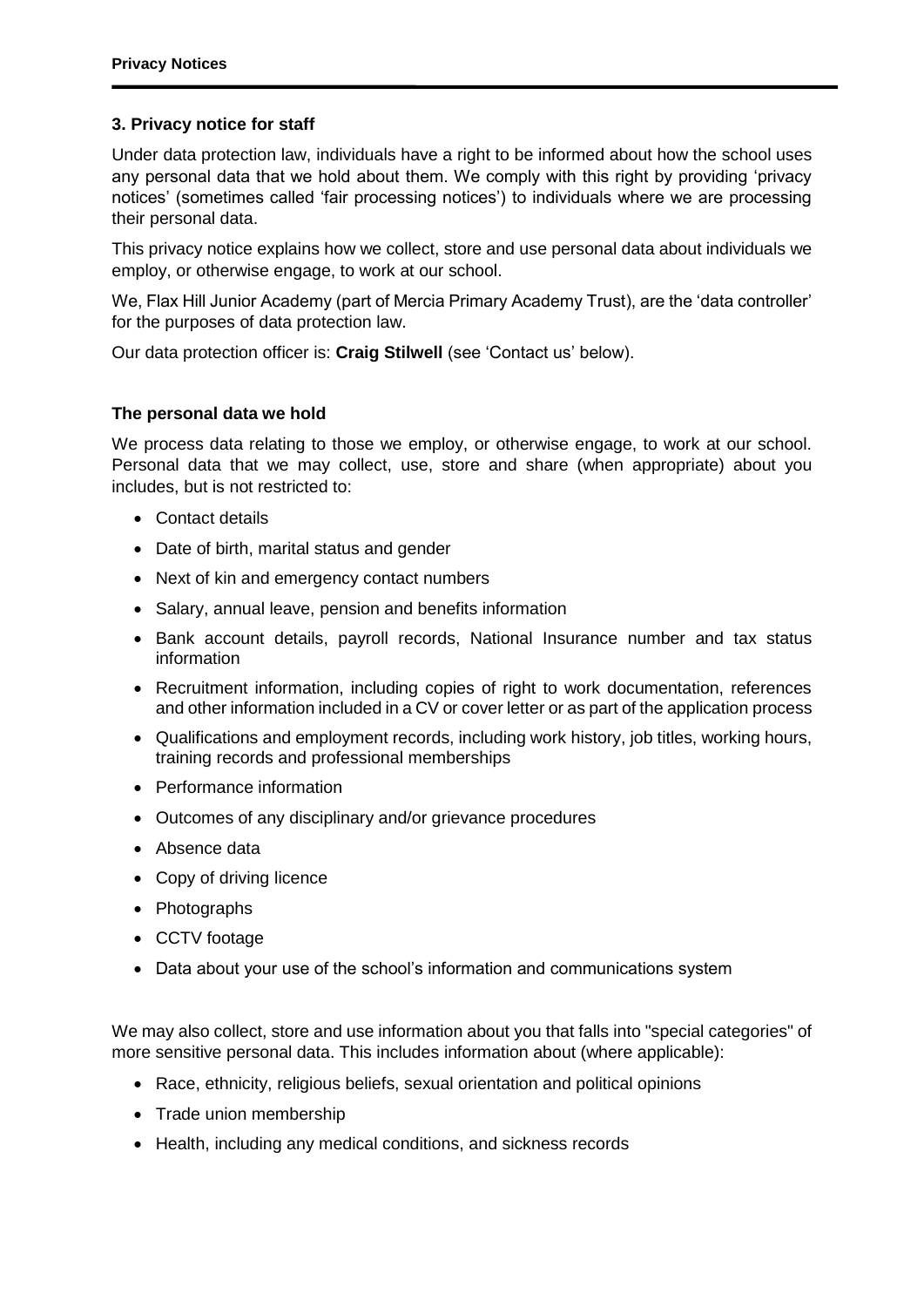#### **Why we use this data**

The purpose of processing this data is to help us run the school, including to:

- Enable you to be paid
- Facilitate safe recruitment, as part of our safeguarding obligations towards pupils
- Support effective performance management
- Inform our recruitment and retention policies
- Allow better financial modelling and planning
- Enable ethnicity and disability monitoring
- Improve the management of workforce data across the sector
- Support the work of the School Teachers' Review Body

## **Our lawful basis for using this data**

We only collect and use personal information about you when the law allows us to. Most commonly, we use it where we need to:

- Fulfil a contract we have entered into with you
- Comply with a legal obligation
- Carry out a task in the public interest

Less commonly, we may also use personal information about you where:

- You have given us consent to use it in a certain way
- We need to protect your vital interests (or someone else's interests)
- We have legitimate interests in processing the data for example, where:
	- o Use of information gathered from physical access control systems for investigating incidents

Where you have provided us with consent to use your data, you may withdraw this consent at any time. We will make this clear when requesting your consent, and explain how you go about withdrawing consent if you wish to do so.

Some of the reasons listed above for collecting and using personal information about you overlap, and there may be several grounds which justify the school's use of your data.

## **Collecting this information**

While the majority of information we collect from you is mandatory, there is some information that you can choose whether or not to provide to us.

Whenever we seek to collect information from you, we make it clear whether you must provide this information (and if so, what the possible consequences are of not complying), or whether you have a choice.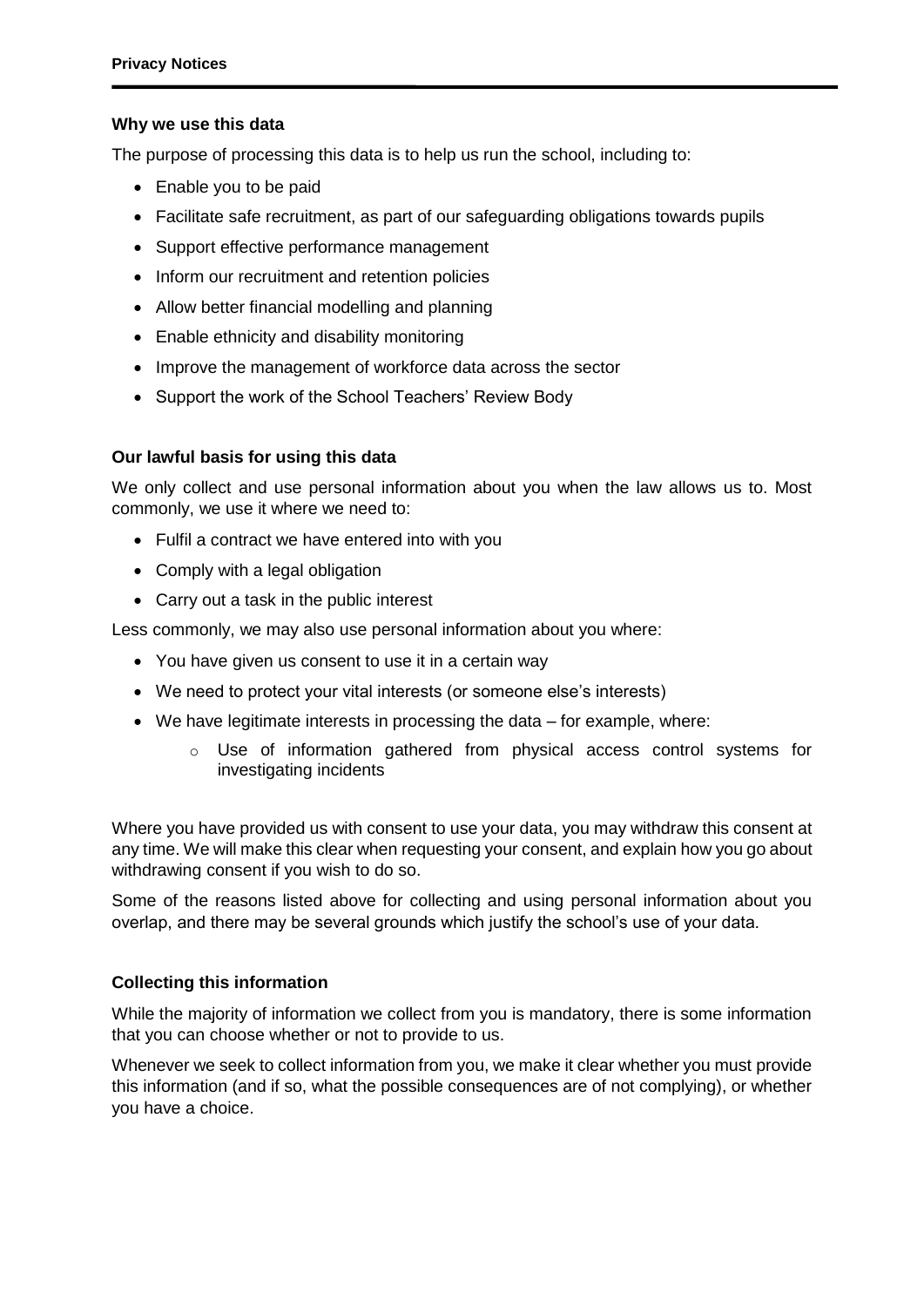#### **How we store this data**

We create and maintain an employment file for each staff member. The information contained in this file is kept secure and is only used for purposes directly relevant to your employment.

Once your employment with us has ended, we will retain this file and delete the information in it in accordance with our Records Management Policy which incorporates *[Information and](http://irms.org.uk/?page=schoolstoolkit&terms=%22toolkit+and+schools%22)  [Records Management Society's toolkit for schools](http://irms.org.uk/?page=schoolstoolkit&terms=%22toolkit+and+schools%22)*. A copy of this can be viewed on the school website.

## **Data sharing**

We do not share information about you with any third party without your consent unless the law and our policies allow us to do so.

Where it is legally required, or necessary (and it complies with data protection law) we may share personal information about you with:

- *Our local authority – to meet our legal obligations to share certain information with it, such as safeguarding concerns and exclusions*
- *The Department for Education - to meet our legal obligations to share certain information with it, such as school census*
- *The pupil's family and representatives – to meet our statutory legal obligations to share information, such as school reports*
- *Educators and examining bodies - to meet our legal obligations to share certain information with it, such as standards and teaching agency for end of KS assessments (SATs)*
- *Our regulator*  to perform an official task in the public interest e.g. Ofsted.
- *Suppliers and service providers – to enable them to provide the service we have contracted them for, Music Service Level Agreement*
- *Financial organisations - to enable them to provide the service we have contracted them for, such as ParentPay*
- *Our auditors -* to perform an official task in the public interest, financial regularity.
- *Survey and research organisations - to enable them to provide the service we have contracted them for, such as Bikeability, Modeshift Superstars*
- *Health and social welfare organisations - to meet our legal obligations to share certain information with it, such as safeguarding*
- *Professional advisers and consultants - to enable them to provide the service we have contracted them for, Educational psychologist, Autism Outreach Team, SENS team*
- *Charities and voluntary organisations - to enable them to provide the service we have contracted them for, XLM mentoring*
- *Police forces, courts, tribunals - to meet our legal obligations to share certain information with it, such as safeguarding*
- *Professional bodies - to enable them to provide the service we have contracted them for, such as legal services*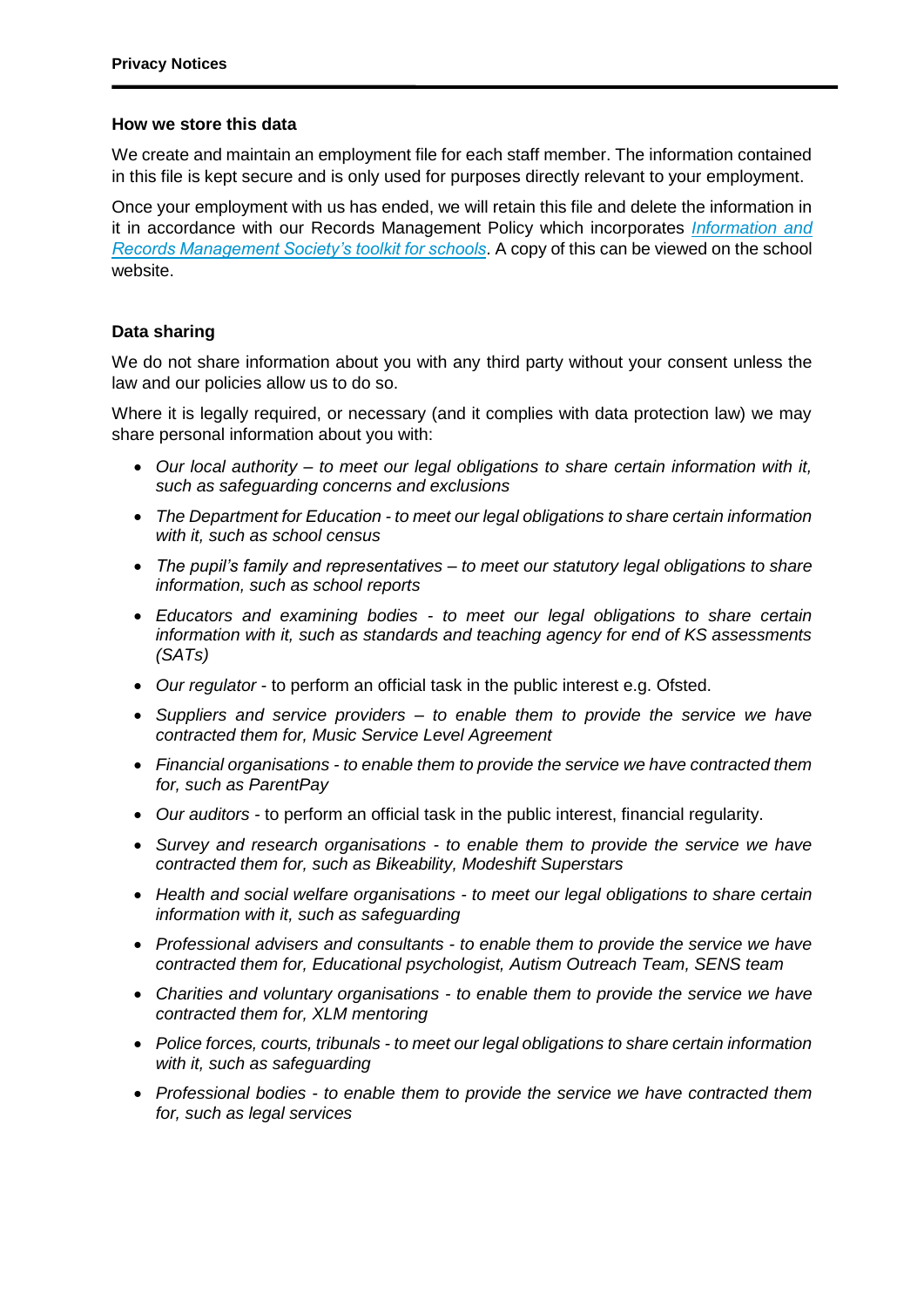# **Transferring data internationally**

Where we transfer personal data to a country or territory outside the European Economic Area, we will do so in accordance with data protection law.

## **Your rights**

## **How to access personal information we hold about you**

Individuals have a right to make a **'subject access request'** to gain access to personal information that the school holds about them.

If you make a subject access request, and if we do hold information about you, we will:

- Give you a description of it
- Tell you why we are holding and processing it, and how long we will keep it for
- Explain where we got it from, if not from you
- Tell you who it has been, or will be, shared with
- Let you know whether any automated decision-making is being applied to the data, and any consequences of this
- Give you a copy of the information in an intelligible form

You may also have the right for your personal information to be transmitted electronically to another organisation in certain circumstances.

If you would like to make a request, please contact our data protection officer.

## **Your other rights regarding your data**

Under data protection law, individuals have certain rights regarding how their personal data is used and kept safe. You have the right to:

- Object to the use of your personal data if it would cause, or is causing, damage or distress
- Prevent your data being used to send direct marketing
- Object to the use of your personal data for decisions being taken by automated means (by a computer or machine, rather than by a person)
- In certain circumstances, have inaccurate personal data corrected, deleted or destroyed, or restrict processing
- Claim compensation for damages caused by a breach of the data protection regulations

To exercise any of these rights, please contact our data protection officer.

## **Complaints**

We take any complaints about our collection and use of personal information very seriously.

If you think that our collection or use of personal information is unfair, misleading or inappropriate, or have any other concern about our data processing, please raise this with us in the first instance.

To make a complaint, please contact our data protection officer.